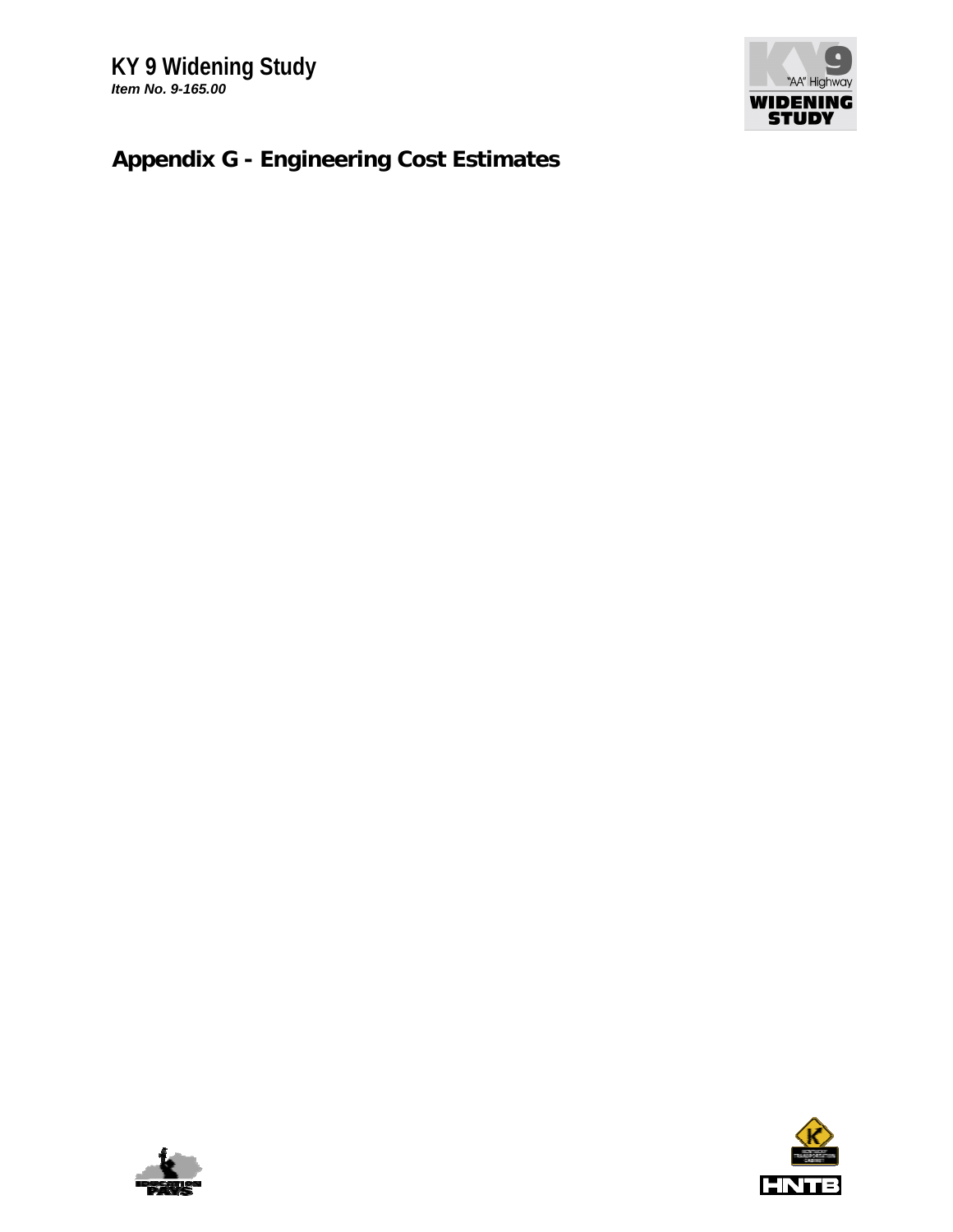### **KY 9 (AA Highway) Construction Cost Estimate**

# 2 lane section to 4 lane section with median<br>24' salvagable<br>Need 14' median, 24' for 2 lanes, 24' for 2 shoulders = 62' additional

3 lane section to 4 lane section with median 36' salvagable Need 14' median, 12' for 1 lane, 24' for 2 shoulders = 50' additional

4 lane section to 4 lane section with median 48' salvagable Need 14' median, 24' for 2 shoulders = 38' additional

|                                              |                 |            | Mountable                        |                                                | Depressed                        |                         |                                                                      |                          |
|----------------------------------------------|-----------------|------------|----------------------------------|------------------------------------------------|----------------------------------|-------------------------|----------------------------------------------------------------------|--------------------------|
|                                              |                 |            | Median<br>Quantity<br>(Access by | Mountable<br><b>Median Costs</b><br>(Access by | Median<br>Quantity<br>(Partially | Depressed<br>(Partially | Median Costs Median Barrier Median Barrier<br><b>Quantity (Fully</b> | Costs (Fully             |
| Item                                         | Cost/Unit       | Unit       | Permit)                          | Permit)                                        | Controlled)                      | Controlled)             | Controlled)                                                          | Controlled)              |
| Pavement                                     |                 |            |                                  |                                                |                                  |                         |                                                                      |                          |
| 10" DGA Base<br>2 lane section               | \$15.19         | <b>TON</b> | 351,366                          | \$5,337,250                                    | 362,700                          | \$5,509,413             | 425,040                                                              | \$6,456,352              |
| 3 lane section                               | \$15.19         | <b>TON</b> | 185.533                          | \$2,818,246                                    | 192.954                          | \$2,930,971             | 237.280                                                              | \$3,604.282              |
| 4 lane section                               | \$15.19         | TON        | 3,076                            | \$46,724                                       | 3,238                            | \$49,185                | 4,128                                                                | \$62,712                 |
| 6" Asph. Base                                |                 |            |                                  |                                                |                                  |                         |                                                                      |                          |
| 2 lane section                               | \$46.00         | <b>TON</b> | 201.654                          | \$9,276,084                                    | 208.159                          | \$9,575,314             | 243.936                                                              | \$11,221,067             |
| 3 lane section                               | \$46.00         | <b>TON</b> | 106.480                          | \$4,898,080                                    | 110.739                          | \$5.093.994             | 136.178                                                              | \$6,264,199              |
| 4 lane section                               | \$46.00         | <b>TON</b> | 1.766                            | \$81.236                                       | 1,859                            | \$85,514                | 2,370                                                                | \$109,021                |
| 6" Asph. Surf.                               |                 |            |                                  |                                                |                                  |                         |                                                                      |                          |
| 2 lane section                               | \$49.31         | TON        | 201,654                          | \$9,943,559                                    | 208,159                          | \$10,264,320            | 243,936                                                              | \$12,028,496             |
| 3 lane section                               | \$49.31         | <b>TON</b> | 106,480                          | \$5,250,529                                    | 110.739                          | \$5,460,540             | 136,178                                                              | \$6,714,949              |
| 4 lane section                               | \$49.31         | <b>TON</b> | 1,766                            | \$87,081                                       | 1,859                            | \$91,667                | 2,370                                                                | \$116,866                |
| Rock Subgrade (Under new pavement), 1'       | \$12.62         | <b>TON</b> | 647,970                          | \$8,177,381                                    | 670,670                          | \$8,463,855             | 647,970                                                              | \$8,177,381              |
| Mountable Median Type 6A                     | \$45.49         | <b>SY</b>  | 230,302                          | \$10,476,438                                   |                                  |                         | ---                                                                  | ---                      |
| Concrete Median Barrier                      | \$48.00         | ΤF         | $\overline{a}$                   | ---                                            | Ξ.                               | ---                     | 148,051                                                              | \$7,106,448              |
| Drainage (Depressed Median)                  | \$10.00         | LF         |                                  | $\overline{a}$                                 | 148,051                          | \$1,480,510             |                                                                      |                          |
| <b>Removing Shoulders</b>                    | \$4.01          | <b>SY</b>  | 394,803                          | \$1,583,160                                    | 394,803                          | \$1,583,160             | 394,803                                                              | \$1,583,160              |
| <b>Access Point Pavement</b>                 |                 |            |                                  |                                                |                                  |                         |                                                                      |                          |
| Right Turn Lanes (12' x200') &               |                 |            |                                  |                                                |                                  |                         |                                                                      |                          |
| Side Road Approach (75'x24')                 |                 |            |                                  |                                                |                                  |                         |                                                                      |                          |
| - 10" DGA Base                               | \$15.19         | <b>TON</b> | 11,806                           | \$179,333                                      | 11,806                           | \$179,333               | ---                                                                  | ---                      |
| - 6" Asph. Base                              | \$46.00         | <b>TON</b> | 6,776                            | \$311,696                                      | 6,776                            | \$311,696               | ---                                                                  | $\overline{\phantom{a}}$ |
| - 6" Asph. Surf.                             | \$49.31         | <b>TON</b> | 6,776                            | \$334.125                                      | 6,776                            | \$334,125               | ---                                                                  |                          |
| <b>Connector Roads</b>                       | \$400,000.00    | ML         | $\overline{a}$                   |                                                | $\overline{a}$                   | ---                     | 1.4                                                                  | \$545,455                |
| <b>Lighting Relocation at Intersections</b>  | \$2,000.00      | EA         | 34                               | \$68,000                                       | 34                               | \$68,000                | $\overline{a}$                                                       | ---                      |
| New Lighting at Intersections                | \$15,000.00     | EA         | 18                               | \$270,000                                      | 18                               | \$270,000               | ---                                                                  | ---                      |
| New Lighting at Interchanges                 | \$15,000,00     | EA         | $\overline{a}$                   |                                                | $\overline{a}$                   |                         | 64                                                                   | \$960,000                |
| Guardrail Replacement                        | \$10.06         | LF         | 132,575                          | \$1,333,705                                    | 132,575                          | \$1,333,705             | 132,575                                                              | \$1,333,705              |
| 2" Bituminous Overlay over Existing Pavement | \$42.26         | <b>TON</b> | 52,319                           | \$2,211,001                                    | 24,398                           | \$1,031,059             | 52,319                                                               | \$2,211,001              |
| Excavation                                   | \$5.03          | CY         | 7,652,769                        | \$38,493,428                                   | 14,997,831                       | \$75,439,090            | 10,455,695                                                           | \$52,592,146             |
| Embankment                                   | \$4.35          | <b>CY</b>  | 648,554                          | \$2,821,210                                    | 843,726                          | \$3,670,208             | 715,607                                                              | \$3,112,890              |
| <b>Culvert Replacement</b>                   | <b>NA</b>       | EA         | $\overline{0}$                   | \$0                                            | 0                                | \$0                     | 0                                                                    | \$0                      |
| <b>Culvert Widening</b>                      | <b>NA</b>       | EA         | 0                                | \$0                                            | 0                                | \$0                     | 0                                                                    | \$0                      |
| <b>Bridge Replacement</b>                    | <b>NA</b>       | EA         | $\overline{0}$                   | \$0                                            | 0                                | \$0                     | $\overline{0}$                                                       | \$0                      |
| <b>Bridge Widening</b>                       | <b>NA</b>       | LS         | 2                                | \$1,009,470                                    | $\overline{2}$                   | \$1,009,470             | $\overline{2}$                                                       | \$1,009,470              |
| New Bridge over KY 9                         | \$5,500,000     | EA         | $\overline{0}$                   | \$0                                            | $\overline{0}$                   | \$0                     | 5                                                                    | \$27,500,000             |
| Interchanges                                 | \$20,000,000.00 | EA         | 0                                | \$0                                            | $\overline{0}$                   | \$0                     | 10                                                                   | \$200,000,000            |
|                                              |                 |            |                                  |                                                |                                  |                         |                                                                      |                          |
|                                              |                 |            |                                  |                                                |                                  |                         |                                                                      |                          |
| Subtotal                                     |                 |            |                                  | \$105,007,736                                  |                                  | \$134,235,130           |                                                                      | \$352,709,600            |
| Contingency (20%)                            |                 |            |                                  | \$21.001.547                                   |                                  | \$26.847.026            |                                                                      | \$70,541.920             |
| Total                                        |                 |            |                                  | \$126,009,283                                  |                                  | \$161,082,156           |                                                                      | \$423,251,520            |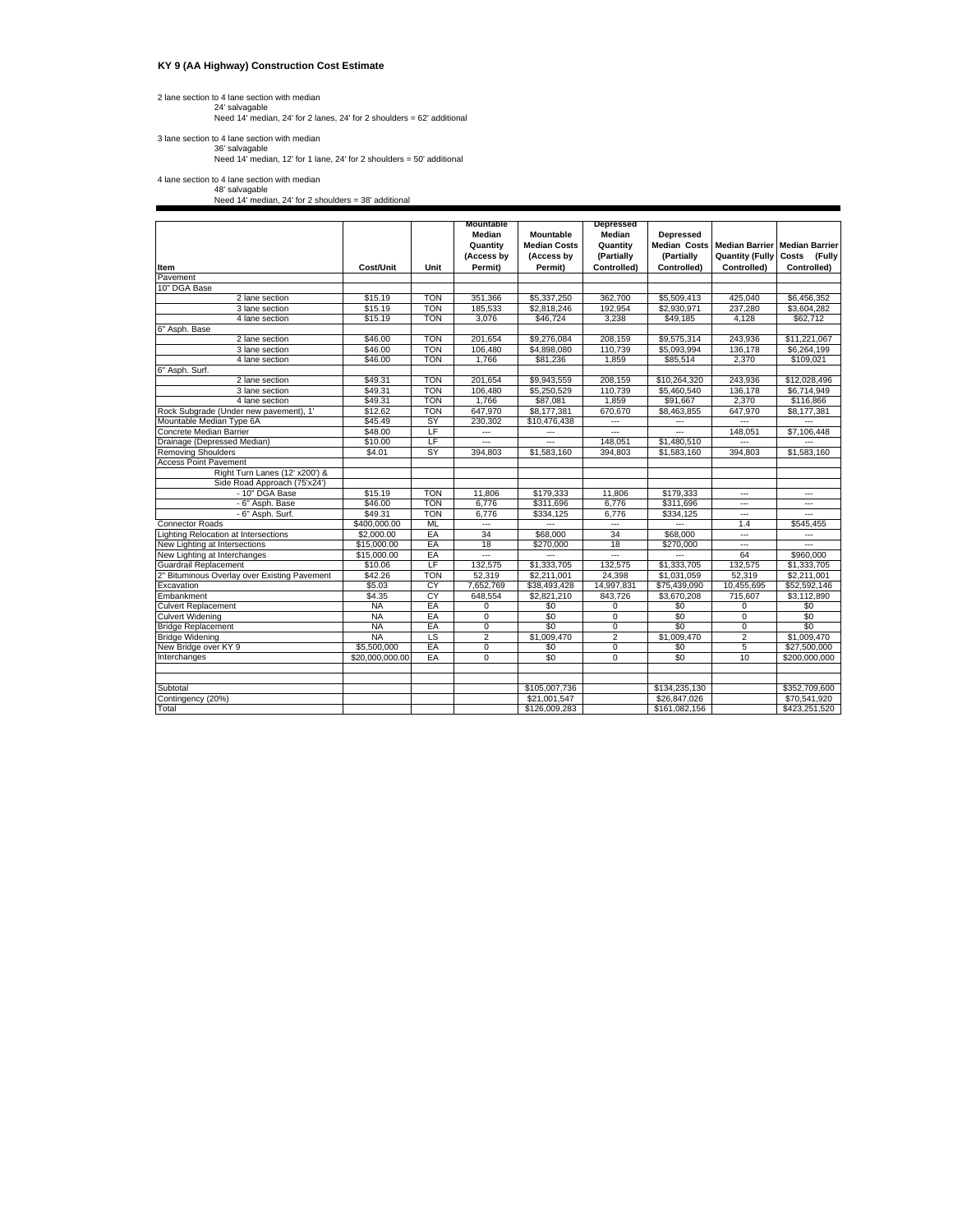# **KY 9 (AA Highway) Project Costs**

# **Right of Way**

|                   |           |      |                        | <b>Partially Controlled Depressed Median</b> | <b>Fully Controlled Median Barrier</b> |                   |  |
|-------------------|-----------|------|------------------------|----------------------------------------------|----------------------------------------|-------------------|--|
|                   |           |      | <b>Total Number of</b> |                                              | Total Number of                        |                   |  |
| <b>I</b> tem      | Cost/Unit | Unit | Units                  | <b>Total Cost</b>                            | <b>Units</b>                           | <b>Total Cost</b> |  |
| Residence         | \$150,000 | EА   |                        | \$600,000                                    | 95                                     | \$14,250,000      |  |
| Entrances         | \$5,000   | EA   |                        | \$35,000                                     | 30                                     | \$150,000         |  |
| Acreage           | \$10,000  | АC   | 295                    | \$2,953,975                                  | 476                                    | \$4,760,000       |  |
| <b>Businesses</b> | \$250,000 | EA   |                        | \$0                                          |                                        | \$250,000         |  |
| <b>Subtotal</b>   |           |      |                        | \$3,588,975                                  |                                        | \$19,410,000      |  |

## **Utilities**

|                           |           |      |                 | <b>Partially Controlled Depressed Median</b> | <b>Fully Controlled</b> |                   |  |
|---------------------------|-----------|------|-----------------|----------------------------------------------|-------------------------|-------------------|--|
|                           |           |      | Total Number of |                                              | <b>Total Number of</b>  |                   |  |
| <b>I</b> tem              | Cost/Unit | Unit | <b>Units</b>    | <b>Total Cost</b>                            | Units                   | <b>Total Cost</b> |  |
| <b>Intersection Areas</b> | \$20,000  | EА   |                 | \$540,000                                    | ົ                       | \$540,000         |  |
| <b>Interchange Areas</b>  | \$100,000 | EA   |                 | <b>\$01</b>                                  | 16                      | \$1,600,000       |  |
| Subtotal                  |           |      |                 | \$540,000                                    |                         | \$2,140,000       |  |

# **Construction & Design**

|                           |                  |      |                        | <b>Partially Controlled Depressed Median</b> | <b>Fully Controlled</b> |                   |  |
|---------------------------|------------------|------|------------------------|----------------------------------------------|-------------------------|-------------------|--|
|                           |                  |      | <b>Total Number of</b> |                                              | <b>Total Number of</b>  |                   |  |
| <b>I</b> tem              | <b>Cost/Unit</b> | Unit | <b>Units</b>           | <b>Total Cost</b>                            | <b>Units</b>            | <b>Total Cost</b> |  |
| <b>Construction Costs</b> |                  |      |                        | \$161,082,156                                |                         | \$423,251,520     |  |
| Design (8)%               |                  |      |                        | \$12,886,573                                 |                         | \$33,860,122      |  |
| Subtotal                  |                  |      |                        | \$173,968,729                                |                         | \$457,111,641     |  |
|                           |                  |      |                        |                                              |                         |                   |  |
| <b>TOTAL</b>              |                  |      |                        | \$178,097,704                                |                         | \$478,661,641     |  |